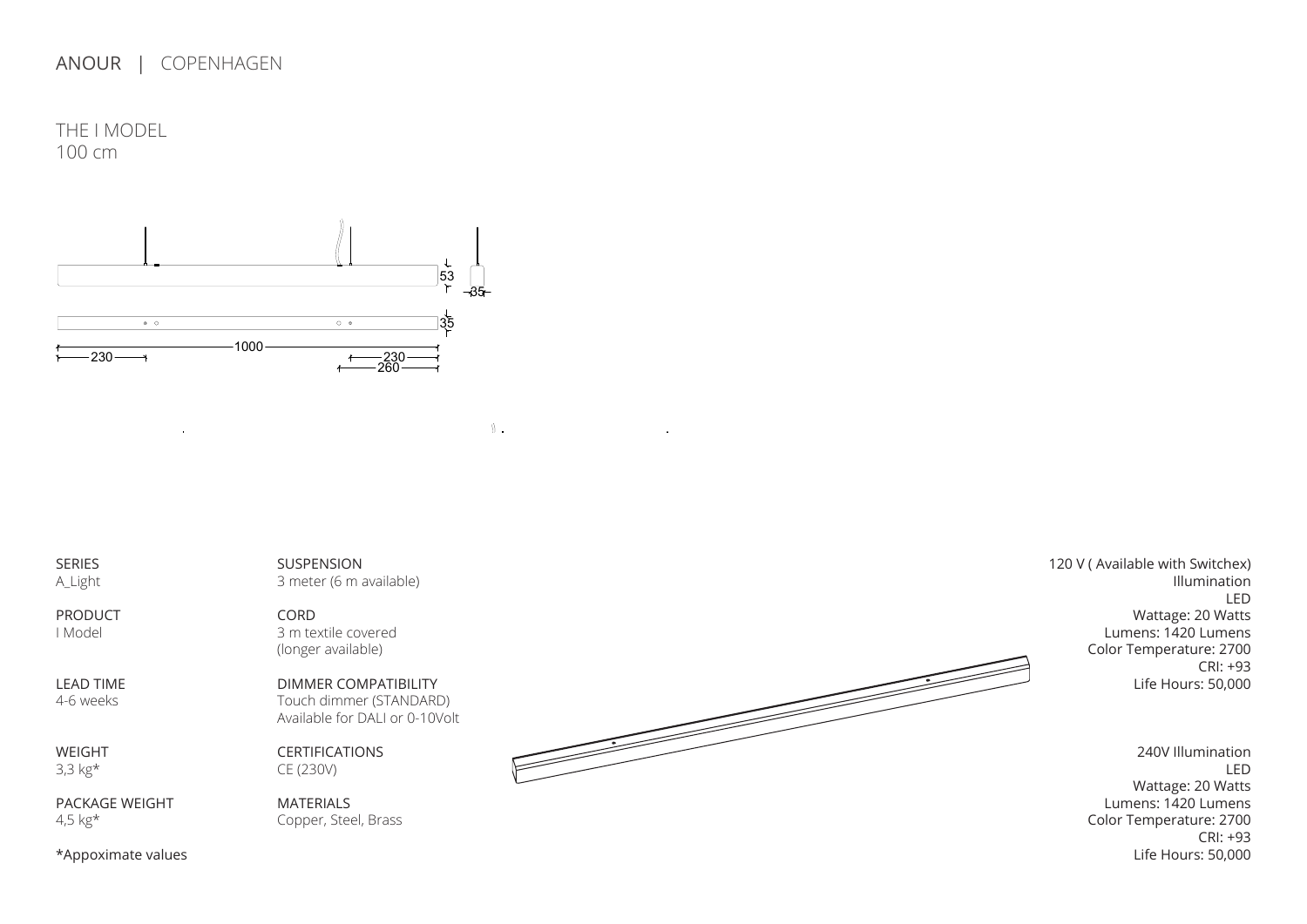THE I MODEL 150 cm  $230$ 



SERIES A\_Light

PRODUCT I Model

LEAD TIME 4-6 weeks

WEIGHT 5 kg\*

PACKAGE WEIGHT 6 kg\*

SUSPENSION 3 meter (6 m available)

CORD 3 m textile covered (longer available)

DIMMER COMPATIBILITY Touch dimmer (STANDARD) Available for DALI or 0-10Volt

CERTIFICATIONS CE (230V)

MATERIALS Copper, Steel, Brass



120 V ( Available with Switchex) Illumination LED Wattage: 30 Watts Lumens: 2130 Lumens Color Temperature: 2700 CRI: +93 Life Hours: 50,000

> 240V Illumination LED Wattage: 30 Watts Lumens: 2130 Lumens Color Temperature: 2700 CRI: +93 Life Hours: 50,000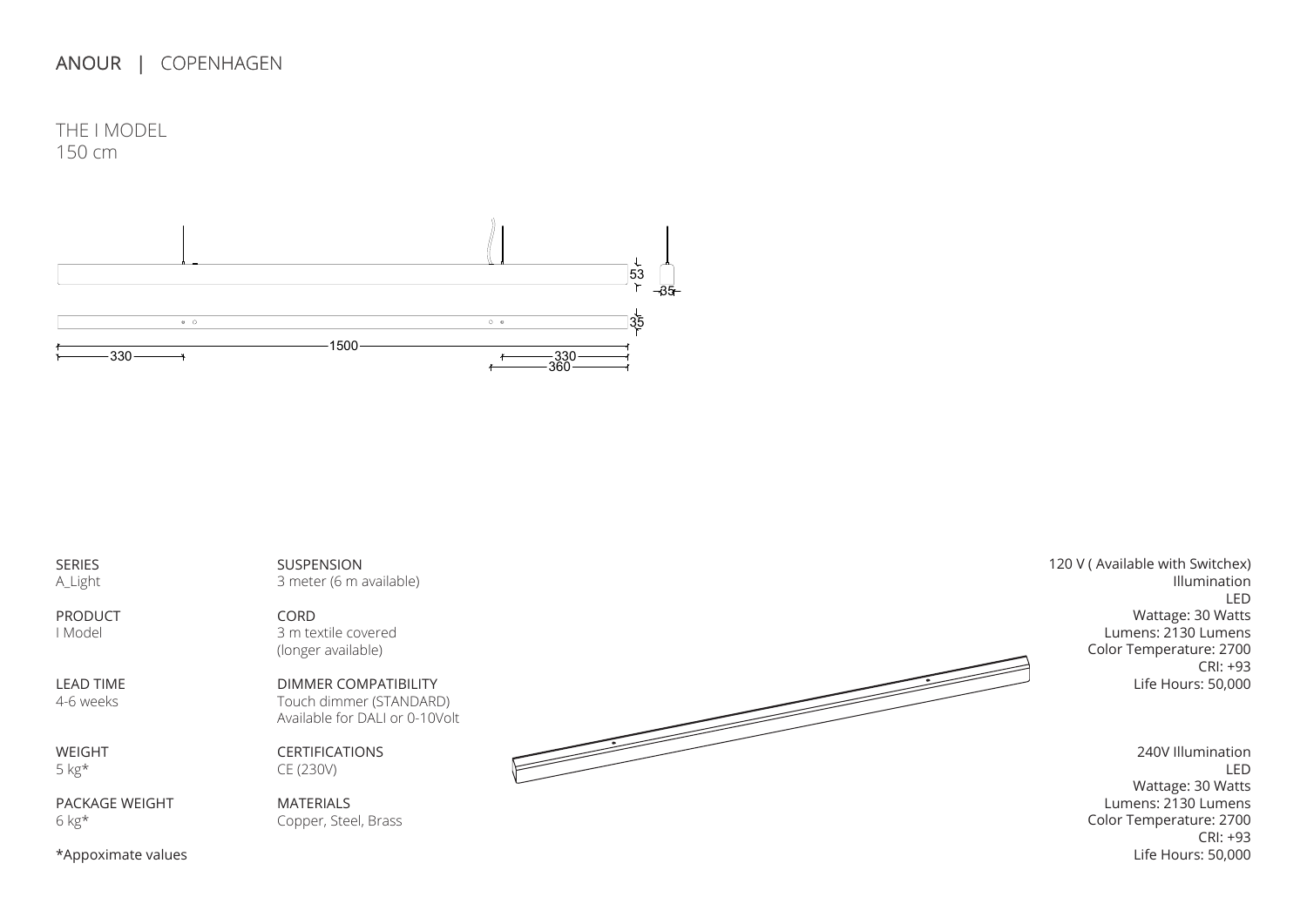THE I MODEL 200 cm 330



SERIES A\_Light PRODUCT I Model LEAD TIME 4-6 weeks WEIGHT 6,5 kg\* PACKAGE WEIGHT 8 kg\* 120 V ( Available with Switchex) Illumination LED Wattage: 40 Watts Lumens: 2840 Lumens Color Temperature: 2700 CRI: +93 Life Hours: 50,000 53 240V Illumination LED Wattage: 40 Watts Lumens: 2840 Lumens Color Temperature: 2700 CRI: +93 SUSPENSION 3 meter (6 m available) CORD 3 m textile covered (longer available) DIMMER COMPATIBILITY Touch dimmer (STANDARD) Available for DALI or 0-10Volt CERTIFICATIONS CE (230V) MATERIALS Copper, Steel, Brass 3000

Life Hours: 50,000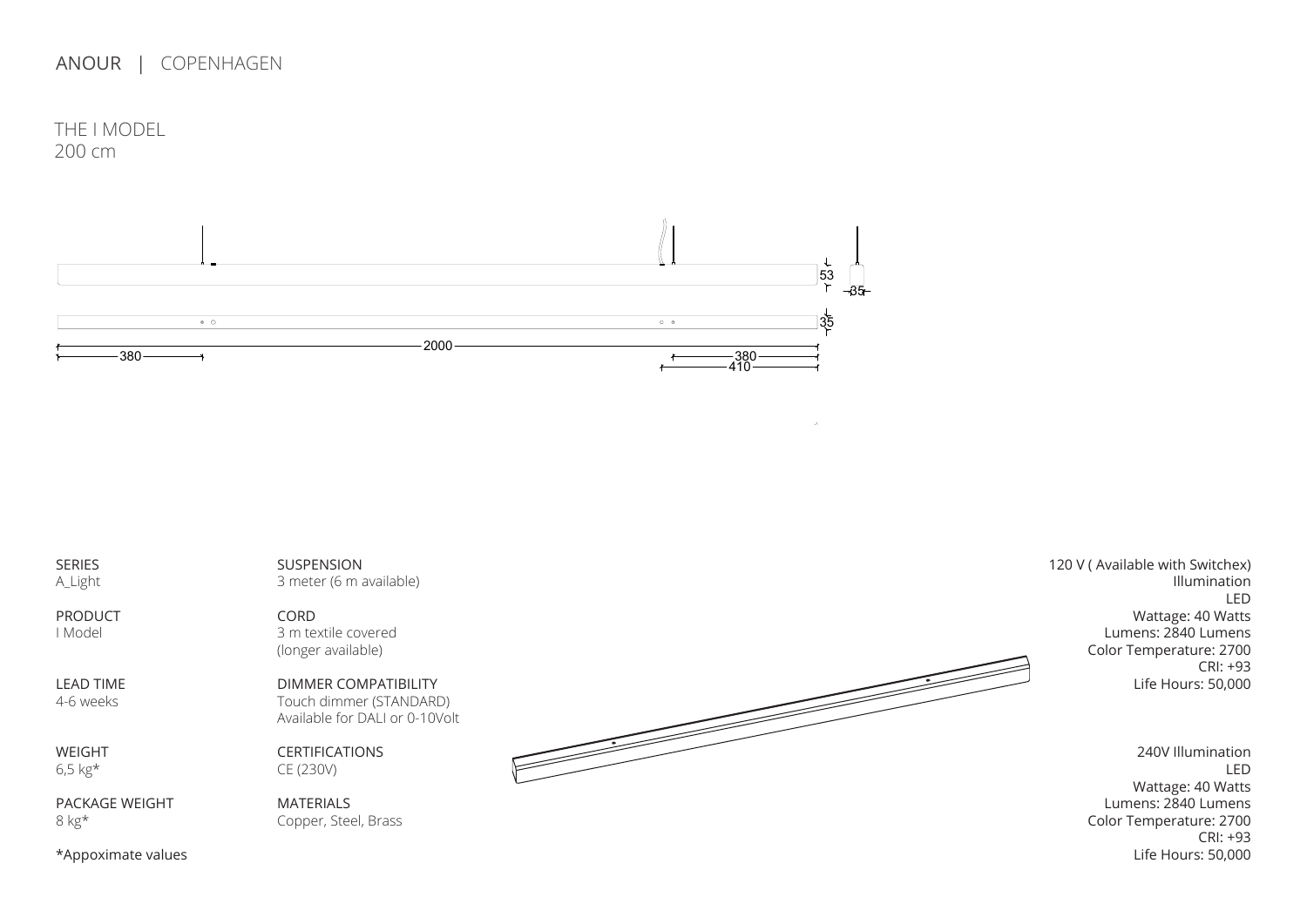THE I MODEL



SERIES A\_Light

PRODUCT I Model

LEAD TIME 4-6 weeks

WEIGHT 8 kg\*

PACKAGE WEIGHT 10 kg\*

SUSPENSION 3 meter (6 m available)

CORD 3 m textile covered (longer available)

DIMMER COMPATIBILITY Touch dimmer (STANDARD) Available for DALI or 0-10Volt

CERTIFICATIONS CE (230V)

**MATERIALS** Copper, Steel, Brass



120 V (Available with Switchex) Illumination LED Wattage: 50 Watts Lumens: 3550 Lumens Color Temperature: 2700 CRI: +93 Life Hours: 50,000

> 240V Illumination LED Wattage: 50 Watts Lumens: 3550 Lumens Color Temperature: 2700 CRI: +93 Life Hours: 50,000